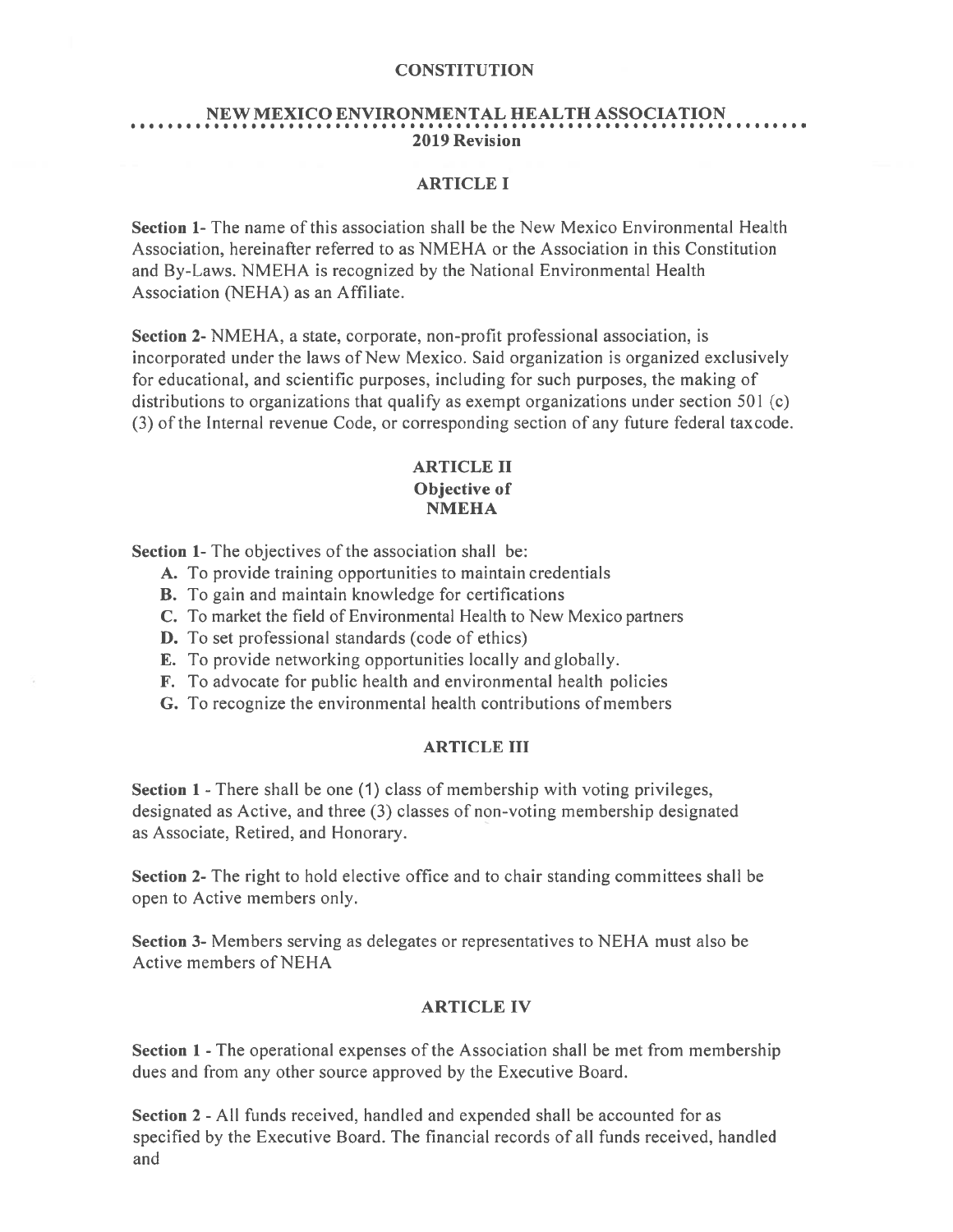# NEW MEXICO ENVIRONMENTAL HEALTH ASSOCIATION 2019 Revision

expended shall be annually reviewed by the Auditing Committee or audited by <sup>a</sup> professional accounting firm, as determined by <sup>a</sup> quorum vote of the Executive Board. The Auditing Committee shall consist of three (3) Association members, the Treasurer and two other members, neither of whom shall be on the Executive Board.

NMEHA is authorized to acquire real and intangible property for use by and on behalf of the membership.

Generally accepted accounting practices shall be used to account for all

assets. The fiscal year shall be the calendar year from January 1 to December

31.

## ARTICLE V Officers and Executive Board

Section 1 -The Officers of this organization shall be the President, Vice-President, Secretary, and Treasurer. There shall also be three elected Board Members. The Officers and Board Members shall constitute the Executive Board. A quorum shall consist of four members of the Executive Board.

Section 2 -The President and the Vice-President shall be either Active or Life members of NEHA.

Section 3 - The term of office for all officers and board members shall be two years. The President, Vice-President, Secretary, and Treasurer's terms shall be on alternate years. The term of office for the President and Secretary along with any existing vacant positions shall be on odd calendar years. The term of office for the Vice President, Treasurer, and Board Members, along with any existing vacant positions shall be on even calendar years. Officers and board members may be re-elected, with <sup>a</sup> maximum of two consecutive terms in the same position.

Section 4 - The Executive Board shall direct the affairs of the Association and shall represen<sup>t</sup> the best interest of the Association.

## ARTICLE VI **Meetings**

Section 1 - There shall be at least one Educational Symposium per year, held at a time and place determined by the Executive Board.

Section 2 - There shall be a minimum of two meetings of the Executive Board each year. one of which shall be the annual business meeting. These meetings, as well as additional meetings will be called or authorized at the discretion of the President or <sup>a</sup> majority of the Executive Board.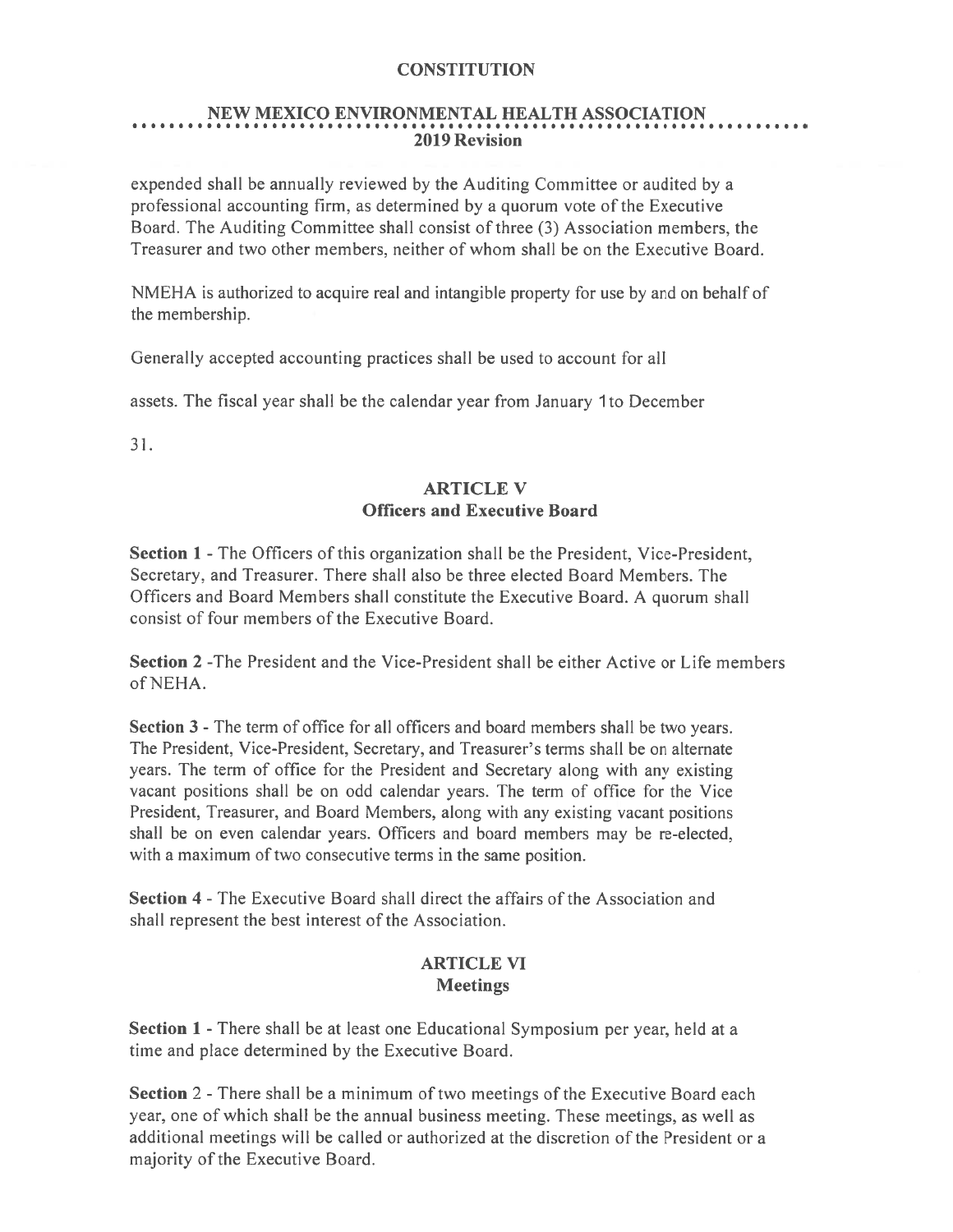## NEW MEXICO ENVIRONMENTAL HEALTH ASSOCIATION 2019 Revision

Section 3 - For all business of the Association, <sup>a</sup> quorum shall consist of one-third (1/3) of the Active membership. In the event <sup>a</sup> quorum is not achieved to transact necessary business, the Executive Board is authorized to act in the best interests of the Association.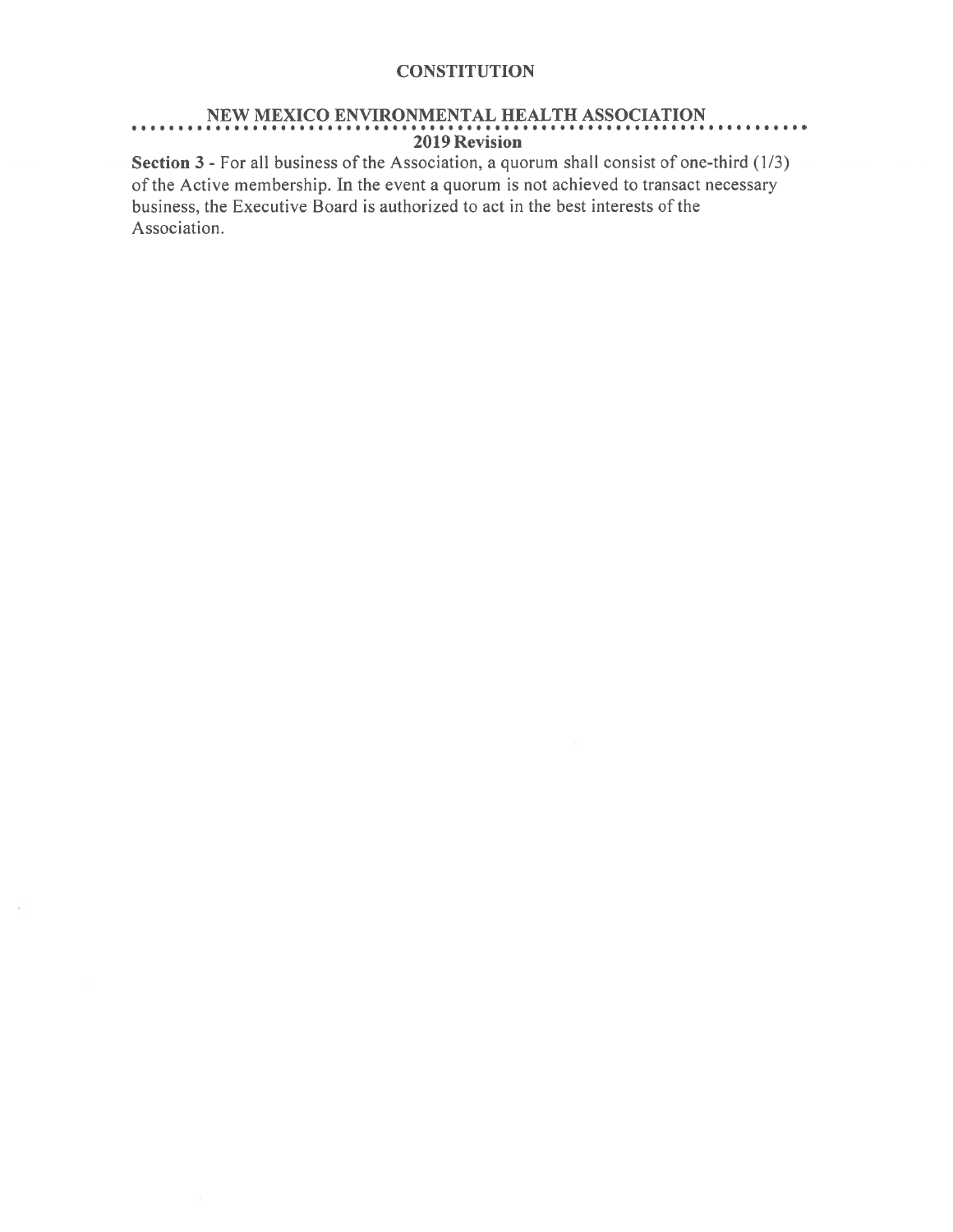#### NEW MEXICO ENVIRONMENTAL HEALTH ASSOCIATION •..............................................I...........I........III•• 2019 Revision

## ARTICLE VII Amendments

Section 1 - Amendments to the Constitution may be proposed by the Executive Board or membership. This Constitution may be amended by an affirmative vote of 2/3 of the Active members voting provided that <sup>a</sup> copy of the proposed amendment(s) and <sup>a</sup> notice of the voting meeting are made available to each member at least fifteen (15) days before said meeting, and provided that <sup>a</sup> quorum voted. Active members not presen<sup>t</sup> at the meeting may vote by ballot approved by the Executive Board and submitted to the Secretary. The Association will recognize votes submitted electronically in accordance with an electronic voting system approved by the Executive Board.

Section 2 - Amendments so approved will become effective immediately UNLESS an effective date is otherwise stated in the amendment. The members of the Association shall be promptly notified of the adoption thereof. The Executive Board will remain in place until the election following the approval of <sup>a</sup> new constitution and by-laws.